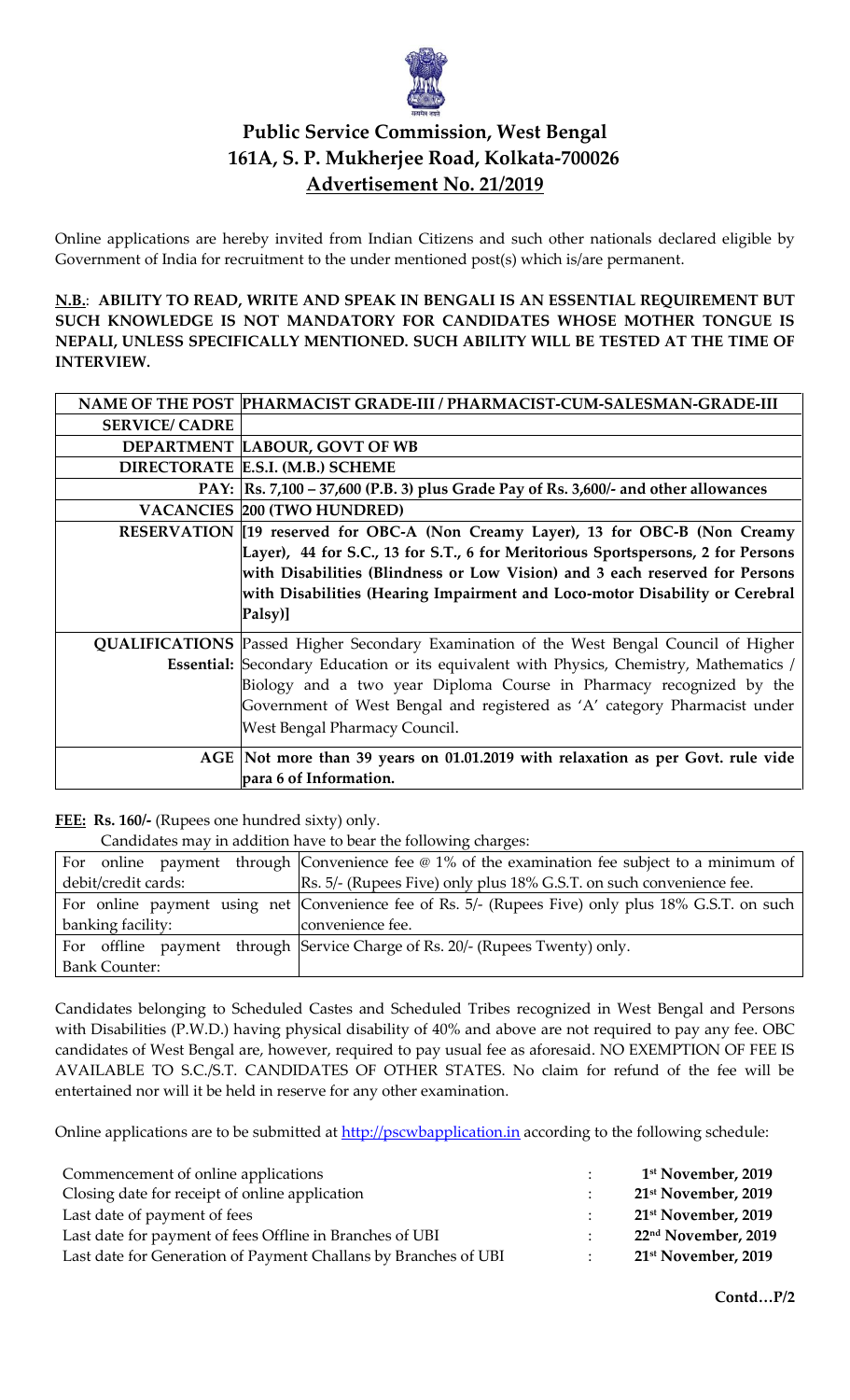#### **INFORMATION**

# 1. **SUBMISSION OF MORE THAN ONE APPLICATION FOR ANY POST IS STRICTLY FORBIDDEN. CANDIDATURE OF ANY CANDIDATE WHO SUBMITS MORE THAN ONE APPLICATION WILL BE SUMMARILY CANCELLED.**

- 2. The qualifications prescribed in the advertisement are as per the notified recruitment rules issued by Government.
- 3. All the degrees/ diplomas/ certificates mentioned in the advertisement must have been obtained only from Universities/ Institutions duly recognized by the competent authorities.
- 4. The prescribed 'essential qualifications' are the bare minimum and mere possession of the same does not entitle applicants to be called for the interview. Where the number of applications received in response to an advertisement is large and it is not conveniently possible for the Commission to interview all the applicants the Commission may restrict the number of candidates to be called for interview to a reasonable limit on the basis of either higher qualification /higher marks/ grade obtained or **on the basis of a Preliminary Screening Test (PST).**

**NOTE: Commission has decided to fix the following Category wise qualifying marks in the Personality Test and candidates unable to secure such qualifying marks would not be considered for the Posts, irrespective of their academic qualification and/or marks obtained in PST :** 

| Category       | <b>Qualifying Marks</b> |
|----------------|-------------------------|
| <b>General</b> | 40%                     |
| O.B.C.         | 38%                     |
| S.C.           | 35%                     |
| S.T.           | $30\%$                  |

**Commission may however, further lower the qualifying marks in the event of non-availability of sufficient candidates for filling up the vacancies in a particular category.**

**The qualifying marks for Differently Abled Candidates will be 2% less than what is prescribed for a particular category when sufficient number of candidates will not be available for the respective category.** 

**However, in case of sufficient number of candidates are not available even after applying 2% relaxation of marks as per existing procedure, the differently abled candidates upto 5 times the vacancy in the respective category may be called for interview irrespective of the scores/marks secured by such candidates.** 

CANDIDATES SUFFERING FROM BLINDNESS OR LOW VISION AND LOCO-MOTOR DISABILITY OR CEREBRAL PALSY WITH WRITING EXTREMITY MAY BE ALLOWED THE HELP OF A SCRIBE IN THE PRELIMINARY SCREENING TEST, IF REQUIRED. THE SCRIBE SHOULD NOT POSSESS EDUCATIONAL QUALIFICATION HIGHER THAN THE REQUISITE QUALIFICATION FOR THE POST.

 If sufficient number of candidates **within the prescribed age limit is available for selection** against a particular post, the commission may exercise its discretion **not to relax** the upper age limit of the well qualified and otherwise experienced candidate(s) even if the provision for such relaxation is laid down in the advertised criteria.

#### **Page 2**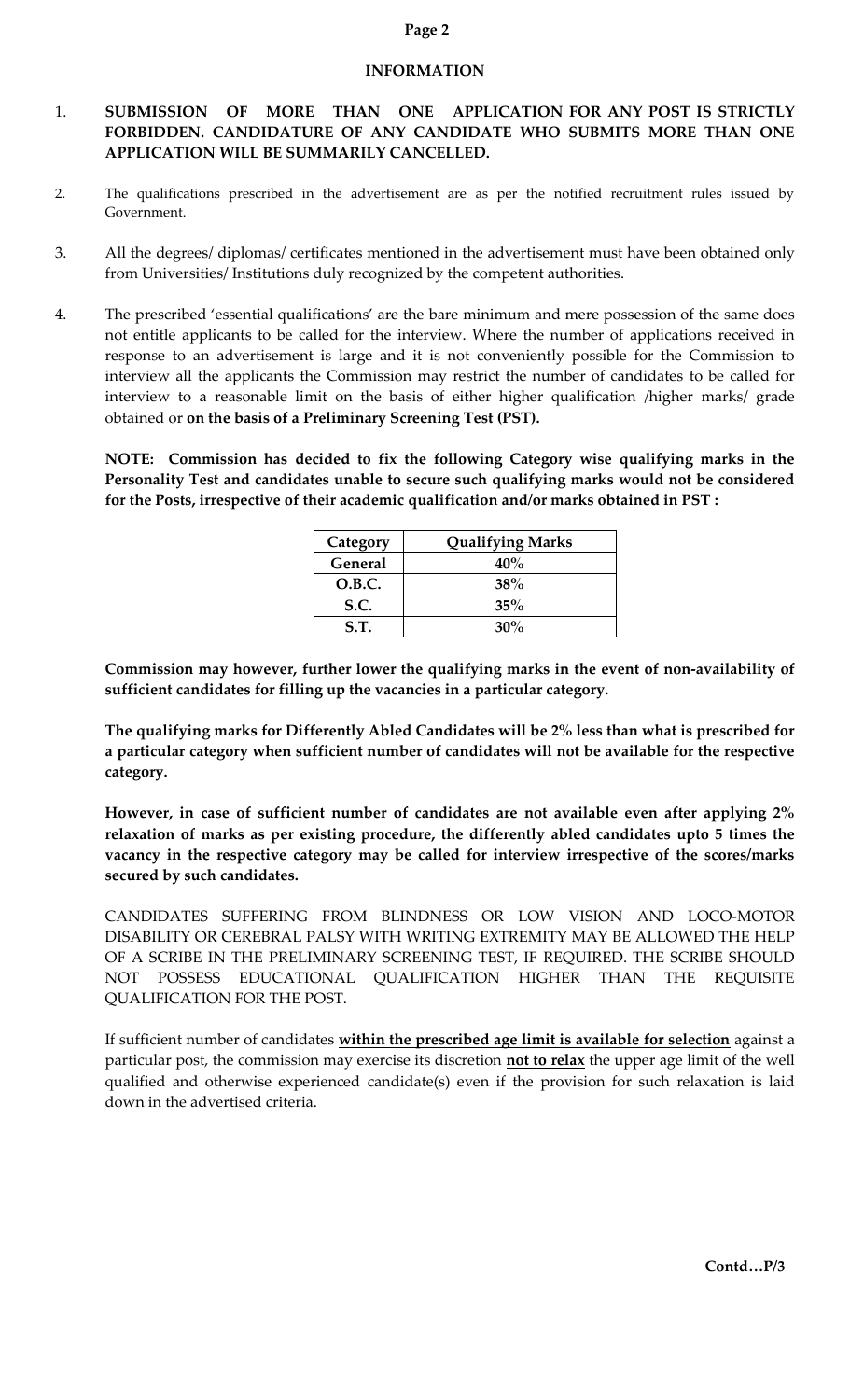5. Where experience of a number of years is prescribed as an item of qualification this would mean only work / research experience **gained in full time employment/ research** in the relevant field within the closing date of receipt of applications.

[Certificate(s) from the Head(s) of the Organization(s)/ Department(s) or the Competent Authority for the entire experience claimed, clearly mentioning the duration of employment (date, month and year) and field of experience, and indicating basic pay and consolidated pay etc must be obtained. The certificate(s) should also mention the nature of duties performed/experience obtained in the post(s) with duration(s)].

6. The benefits of reservation of vacancies and relaxation of upper age limit up to 5 years are admissible only to S.C. and S.T. candidates of West Bengal. Relaxation up to 3 years may be allowed to O.B.C. ('A' & 'B'- Both Non Creamy Layer) candidates of West Bengal. S.C., S.T. and O.B.C. candidates of other States may apply against unreserved vacancies only as general candidates. Such benefits are also available up to the age of 45 years for Persons with disabilities.

(a) A candidate claiming to be S.C., S.T., O.B.C. (Non Creamy Layer), Meritorious Sportsperson and persons with disabilities (40% and above) must have a certificate issued by a competent authority in West Bengal as specified below on or before the closing date of submission of online application, in support of his/her claim:

### **For S.C., S.T. and O.B.C. (Non Creamy Layer) candidates:**

- (i) In the district, the Sub-Divisional Officer of the Sub-Division concerned, and
- (ii) In Kolkata, the District Magistrate, South 24-Parganas or such Additional District Magistrate, South 24-Parganas, as may be authorized by the District Magistrate, South 24-Parganas, on behalf and the District Welfare Officer, Kolkata and Ex-officio Joint Director, Backward Classes Welfare. [vide the W.B.S.Cs. & S.T.s. (Identification) Act, 1994 and S.C. & S.T. Welfare Deptt. Order No. 261-TW/EC/MR-103/94 dated 6.4.95 read with B.C.W. Deptt. Order no. 6320- BCW/MR-84/10 dated 24.9.2010 and No. BCW/MR-61/2012 (Pt.) dated 12.7.2013 and relevant amendments thereto.]
	- (iii) O.B.C. (Non Creamy Layer) candidates must renew/revalidate their O.B.C.(Non Creamy Layer) certificates in due time as per extant rules.

### **For Persons with Disabilities:**

A Medical Board constituted at Government Medical College Hospitals in Kolkata, District Hospitals and Sub-Divisional Hospitals.[vide West Bengal Persons with Disabilities (Equal Opportunities, Protection of Rights and Full Participation) Rules, 1999]

### **For Meritorious Sportspersons:-**

Competent Authorities for issuing Certificates to Meritorious Sportspersons are as follows:-

| Area                                    | <b>Competent Authority</b>                                           |
|-----------------------------------------|----------------------------------------------------------------------|
| <b>International Competition</b>        | Secretary of the National Federation/National Association of the     |
|                                         | Sports concerned.                                                    |
| <b>National Competition</b>             | Secretary of the State Association of the Sports concerned.          |
| <b>Inter-University Tournament</b>      | Dean/Director of Sports or other Officer in overall charge of Sports |
|                                         | of the University concerned.                                         |
| <b>National Sports/Games for School</b> | Director or Deputy Director in overall charge of Sports/Games for    |
| Education                               | Schools in the Directorate of School Education, West Bengal.         |